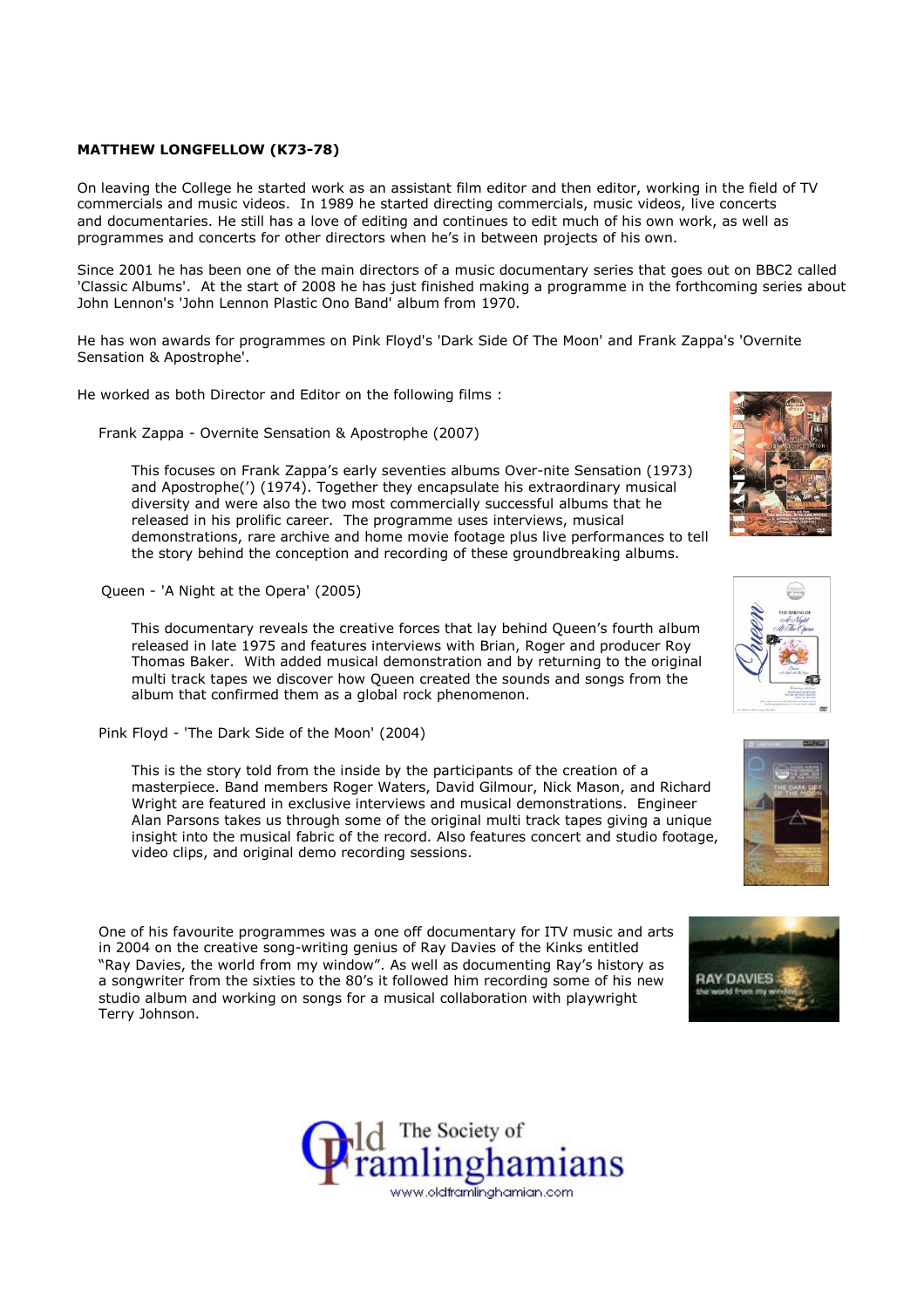Def Leppard - Hysteria (2002)

This is a documentary about the often trying writing, recording and production of the album, with producer Robert "Mutt" Lange and band members Rick Allen, Joe Elliot, Rick Savage, and Phil Collen sharing their memories of how the songs were written, the long and difficult recording sessions and the triumphs and tragedies that happened along the way.

Metallica - The Black Album (2001)

This documentary takes an in-depth look at the making of this metal masterpiece, featuring exclusive interviews and performance with all four members of the group as well as interviews with producer Bob Rock, engineer Randy Staub, key journalists and rock historians. Archive footage, previously unheard demo tapes and the original multi track tapes complete the

He worked as Director on the following films :

Cream - Disraeli Gears (2006)

The programme presents band members and others connected with Cream. It details the music and its creation. We hear from guitarist Eric Clapton, bassist Jack Bruce, drummer Ginger Baker and many others. It looks at the origins of Cream and their impact on the rock scene of the time. It also involves the band's influences, their development, and the recording of Disraeli Gears.

Deep Purple - Machine Head (2003)

This film is a musical biography telling the incredible story behind the making of this landmark in English hard rock, featuring interviews with all five members from the band's classic line up (Ritchie Blackmore, Ian Gillian, Roger Glover, Jon Lord, and Ian Paice). They discuss how these classic songs were written, arranged, and ultimately recorded in a hotel corridor in Montreux after their original recording venue, the Casino, burnt down.

Sex Pistols - Never Mind the Bollocks, Here's the Sex Pistols (2003)

This is a documentary about the making of the group's groundbreaking album, featuring interviews with vocalist John Lydon (aka Johnny Rotten), guitarist Steve Jones and drummer Paul Cook, as well as original Pistols' bassist Glen Matlock, producer Chris Thomas, engineer Bill Price, producer and soundman Dave Goodman, and manager Malcolm McLaren.

The Best of Blur (2000)

He directed the videos for "End of a Century" and "Stereotypes".